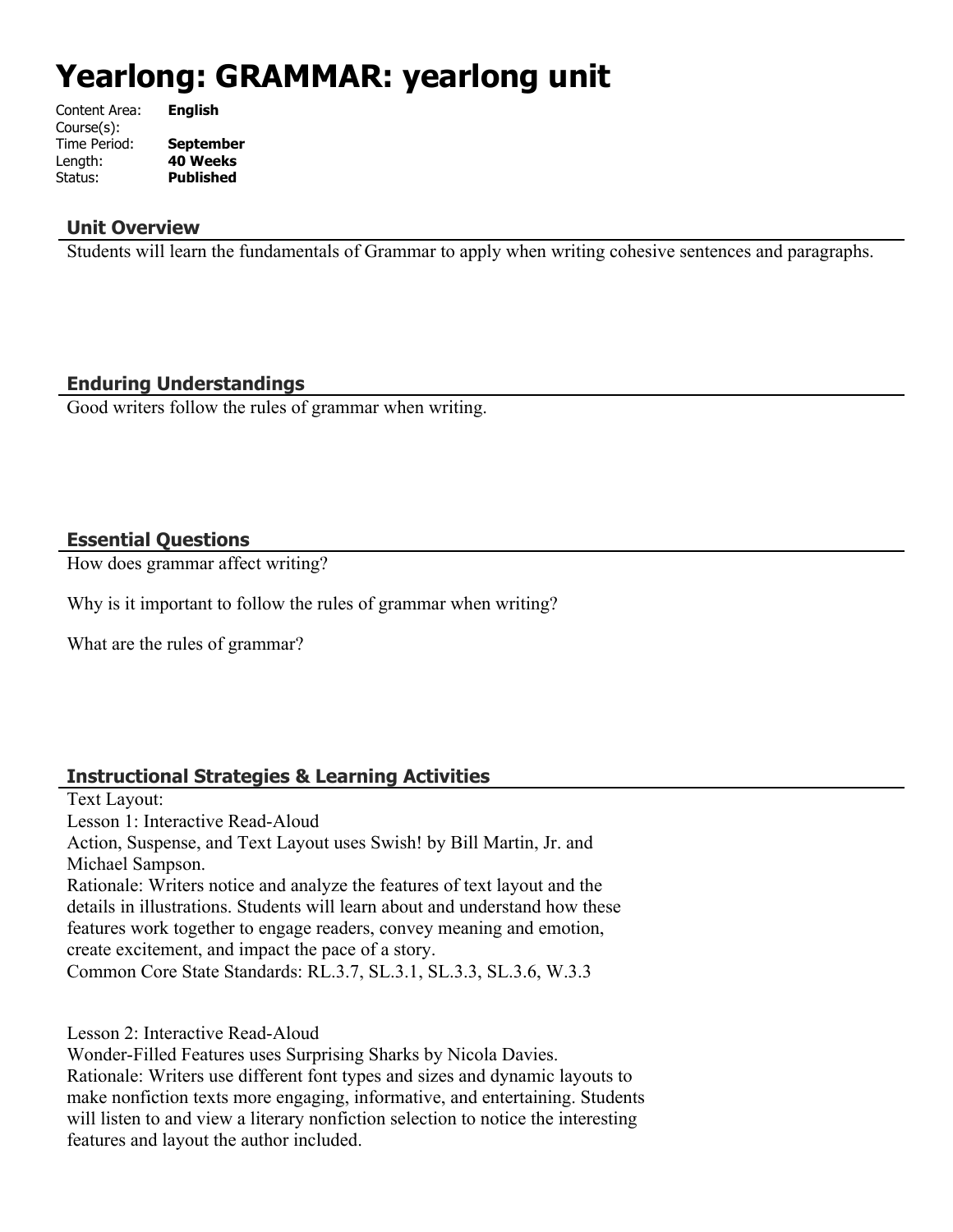Lesson 3: Interactive Read-Aloud

Special Words Need Special Attention uses Someday by Eileen Spinelli. Rationale: Writers often repeat a word or phrase that is important to a story's theme. Sometimes they make this word or phrase stand out by using layout features or changing fonts. Students will continue to grow as writers and readers by noticing how an author uses fonts and text layout to highlight important words or phrases.

Common Core State Standards: RL.3.7, SL.3.1, SL.3.3, SL.3.6, L.3.5, W.3.3

Lesson 4: Mini-Lesson

Let's Look at Fiction and Nonfiction Layouts uses Swish! by Bill Martin, Jr. and Michael Sampson, Someday by Eileen Spinelli, and Surprising Sharks by Nicola Davies.

Rationale: Writers know that there are similarities and differences between the layout features of fiction and nonfiction texts. Students will notice these similarities and differences as they analyze the mentor texts and will use these techniques to enhance their own writing.

Common Core State Standards: RL.3.7, RI.3.7, SL.3.1, SL.3.3, SL.3.6, L.3.5, W.3.2, W.3.3

THE FUNDAMENTALS OF GRAMMAR AND CONVENTIONS

Capitalization:

Lesson 1: Interactive Read-Aloud

Capitalizing the World uses On the Same Day in March: A Tour of the World's Weather by Marilyn Singer. Rationale: Writers can explore rules for capitalization through a tour of the weather in different parts of the world.

Students will add to their knowledge of capitalization while focusing on using capital letters when writing the names

of geographical places and months.

Common Core State Standards: RL.3.7, SL.3.1, SL.3.3, SL.3.6, L.3.2

Lesson 2: Mini-Lesson

A "Capital" Review uses Someday by Eileen Spinelli, Swish! by Bill Martin, Jr. and Michael Sampson, and On the

Same Day in March: A Tour of the World's Weather by Marilyn Singer.

Rationale: Writers need to remember and apply many different capitalization rules to make their writing easier to

understand. In this lesson, students will review some of these rules, begin to notice capitalized words in their environment, and apply what they have learned to their own writing. Common Core State Standards: RL.3.7, SL.3.1, SL.3.3, SL.3.6, L.3.2

Punctuation:

Lesson 1: Interactive Read-Aloud The Apostrophe's Two Jobs uses The Girl's Like Spaghetti: Why, You Can't Manage Without Apostrophes!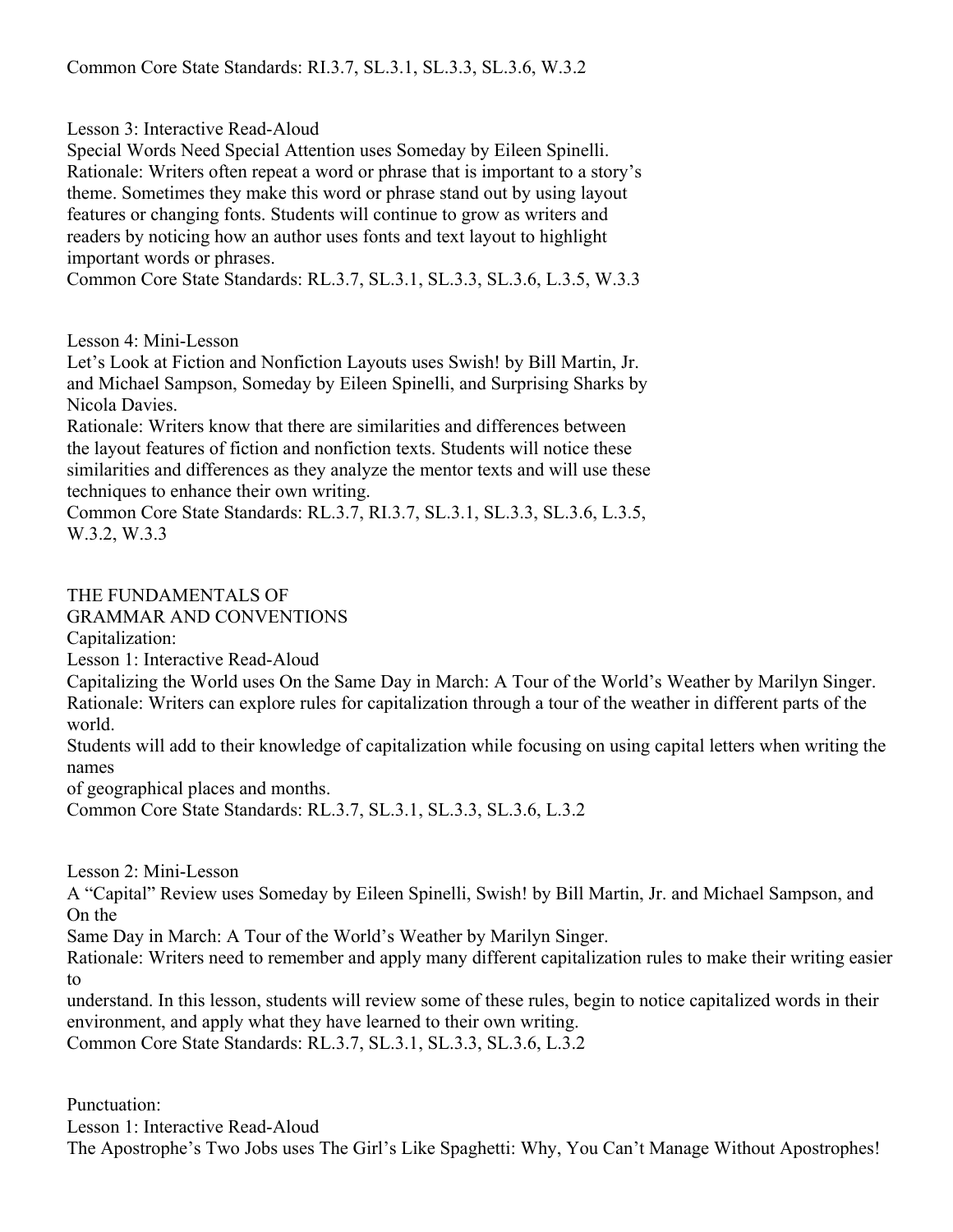by

Lynne Truss.

Rationale: Writers know that the apostrophe has two important jobs. It can help us join words together to form a

contraction. It can also help us form possessive nouns that show ownership. In this read-aloud, students will learn

how apostrophes help us say exactly what we want to say.

Common Core State Standards: RI.3.7, SL.3.1, SL.3.3, SL.3.6, L.3.2

Lesson 2: Interactive Read-Aloud

Contractions Use Apostrophes uses I'm and Won't, They're and Don't: What's a Contraction? by Brian P. Cleary.

Rationale: Writers recognize the important jobs of apostrophes. A very important job is to help us form contractions. A contraction is two (or sometimes three) words combined into one word using an apostrophe to replace some of the omitted letters. In this read-aloud, students will notice the many different common contractions

and discover the words that are combined to form them.

Common Core State Standards: SL.3.1, SL.3.3, SL.3.6, L.3.2

Lesson 3: Mini-Lesson

Punctuating With Apostrophes uses The Girl's Like Spaghetti: Why, You Can't Manage Without Apostrophes! by

Lynne Truss and I'm and Won't, They're and Don't: What's a Contraction? by Brian P. Cleary.

Rationale: Writers use apostrophes to show possession and to form contractions. In this lesson, students will review the correct use of apostrophes, check the apostrophes in their own writing, and look for words that can be

combined into contractions. Finally, they will analyze the effect that contractions have on their writing. Common Core State Standards: SL.3.1, SL.3.3, SL.3.6, L.3.2

Lesson 4: Mini-Lesson

Commas in Dates, Addresses, and Letters uses the shared text "A Letter to Grandma."

Rationale: Writers know that when they use commas, it makes their writing clearer. When writing dates, writers

place a comma between the day and the year. If only the month and year are given, no comma is necessary. When

writing addresses, writers use a comma after each part of the address, except between the state and zip code. When writing letters, writers use a comma after the greeting and closing. Students will learn and practice the rules

for commas in dates, addresses, and letters.

Common Core State Standards: SL.3.1, SL.3.3, SL.3.6, L.3.2

Parts of Speech:

Lesson 1: Interactive Read-Aloud

The Purpose of Prepositions uses If You Were a Preposition by Nancy Loewen.

Rationale: Writers use prepositions to introduce details about other words in sentences. Prepositions are used to

say where things are, when things happen, and what things are like. Students will notice that prepositions make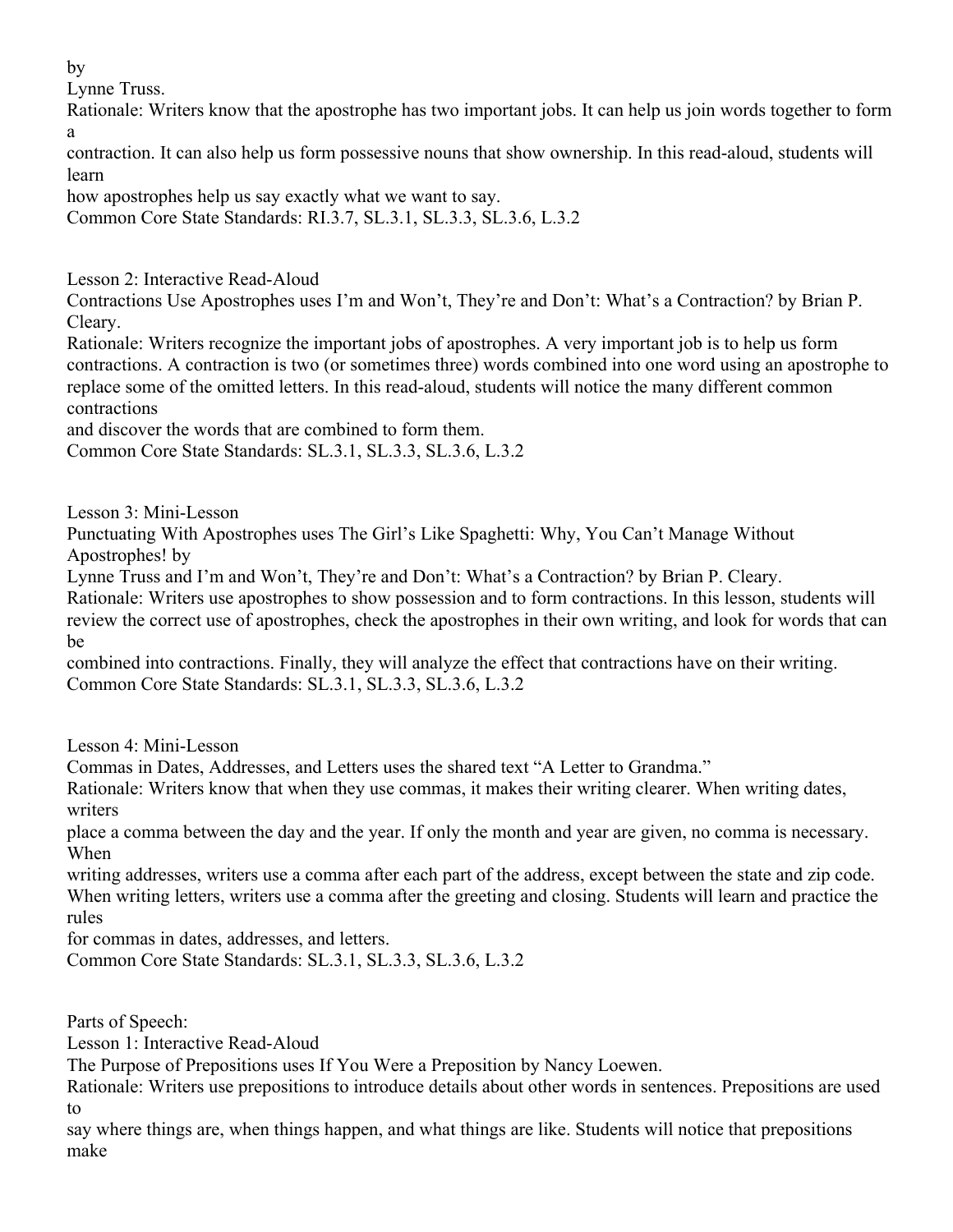sentences more exciting and informative. Common Core State Standards: SL.3.1, SL.3.3, SL.3.6, L.3.1

Lesson 2: Mini-Lesson

Fun With Prepositional Phrases uses If You Were a Preposition by Nancy Loewen.

Rationale: Writers use prepositional phrases to paint pictures in their readers' minds and to make their stories clear. In this follow-up lesson, students will learn about prepositional phrases, notice how writers use them, and find

them in sentences. Finally, students will use prepositional phrases in their own work.

Common Core State Standards: SL.3.1, SL.3.3, SL.3.6, L.3.1

Lesson 3: Interactive Read-Aloud

Varieties of Verbs uses Kites Sail High: A Book About Verbs by Ruth Heller.

Rationale: Writers know that verbs give sentences meaning by expressing action or describing states of being. In

this read-aloud, students will learn how writers use action verbs and state-of-being verbs to bring their sentences to

life. Then they will practice using verbs in their own sentences.

Common Core State Standards: SL.3.1, SL.3.3, SL.3.6, L.3.1

Lesson 4: Interactive Read-Aloud

Verb Tenses uses Kites Sail High: A Book About Verbs by Ruth Heller and the shared text "Past, Present, and Future."

Rationale: Writers create different sentences using verbs for a variety of purposes. In the previous read-aloud, students learned that verbs give sentences meaning by expressing action or states of being. In this read-aloud, students will notice how verbs change form to show that a sentence is talking about the past, the present, or the future. Then they will practice using verbs in different tenses.

Common Core State Standards: SL.3.1, SL.3.3, SL.3.6, L.3.1

Lesson 5: Mini-Lesson

Verbs With Verve uses Kites Sail High: A Book About Verbs by Ruth Heller.

Rationale: Writers carefully choose all of their words, but they pay special attention to their verbs. In this follow-up

lesson, students will notice that a vivid verb can make a dull sentence come to life. Then students will search their

Writers' Notebooks for an entry that they can make more energetic and entertaining by replacing an ordinary verb

with an extraordinary verb.

Common Core State Standards: SL.3.1, SL.3.3, SL.3.6, L.3.1, L.3.5, W.3.1, W.3.2, W.3.3

Lesson 6: Mini-Lesson

Comparative and Superlative Adverbs uses examples of comparative and superlative adverbs and a practice sheet.

Rationale: Writers use adverbs to help make changes to, or modify, their verbs. These words also make writing

clearer. Students will learn about the differences between comparative and superlative adverbs.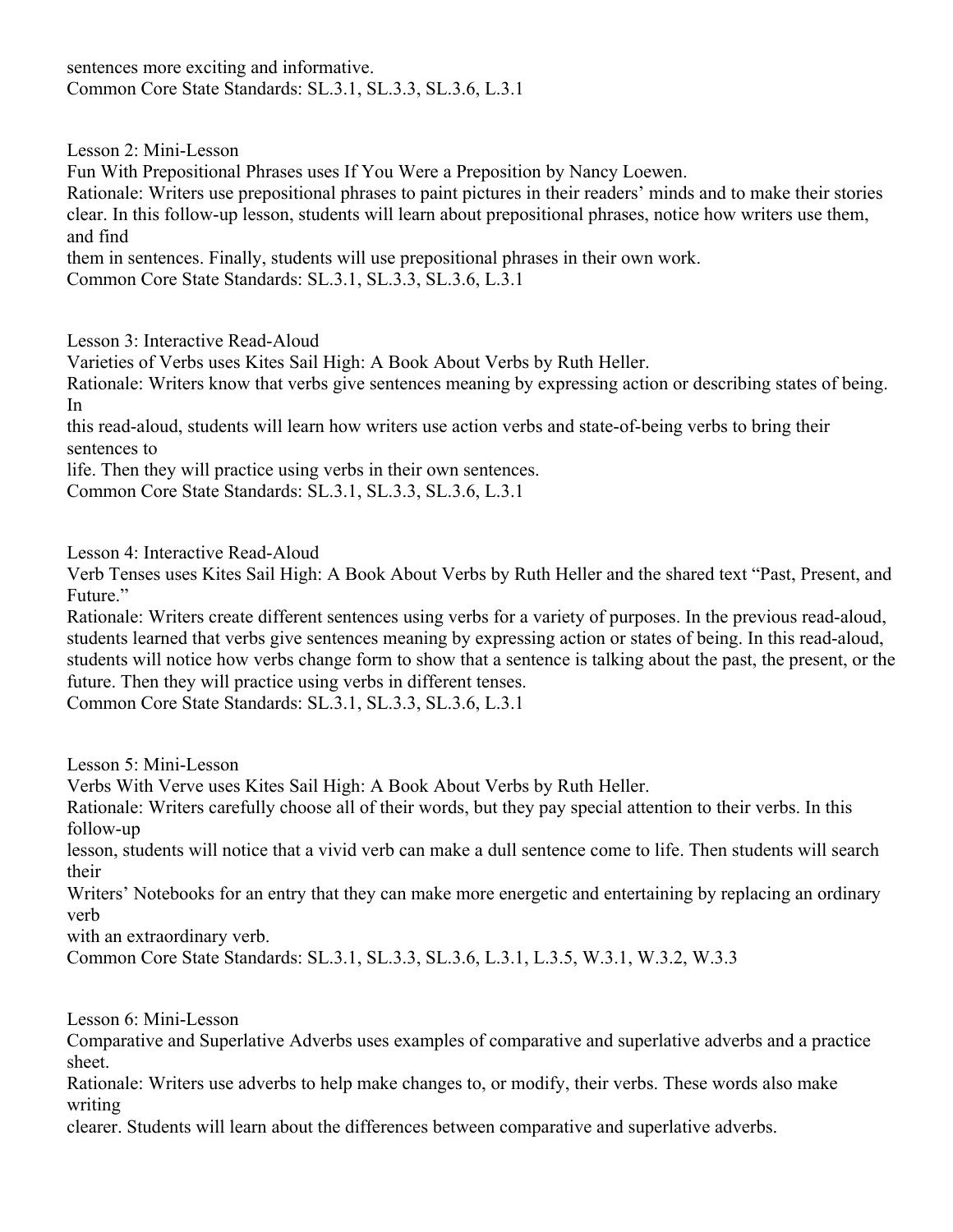Lesson 7: Mini-Lesson

Learning More About Nouns uses the shared text "The Nature Walk."

Rationale: Writers need to understand how to form and use regular and irregular plural nouns so that they can stay

connected to their readers. Students will learn the rules related to regular and irregular plural nouns. Common Core State Standards: RL.3.7, SL.3.1, SL.3.3, SL.3.6, L.3.1

Sentence Structure:

Lesson 1: Interactive Read-Aloud

Dandy Dialogue uses The Great Fuzz Frenzy by Janet Stevens and Susan Stevens Crummel.

Rationale: Writers use dialogue—or the words that characters say—as an interesting and engaging way to tell readers what is happening in a story and how the characters feel. In this read-aloud, students will notice how writers use dialogue to engage their readers in the stories they are telling while also reviewing how to properly punctuate dialogue.

Common Core State Standards: RL.3.7, SL.3.1, SL.3.3, SL.3.6, L.3.2, W.3.3

Lesson 2: Mini-Lesson

Writing Dialogue uses The Great Fuzz Frenzy by Janet Stevens and Susan Stevens Crummel.

Rationale: Writers use dialogue in order to help readers understand action and relate to characters. Students will

notice how quotation marks, dialogue tags, and paragraphing make it easy to understand who says what in a story.

Then students will apply this knowledge to their own writing.

Common Core State Standards: RL.3.7, SL.3.1, SL.3.3, SL.3.6, L.3.1, L.3.5

Lesson 3: Interactive Read-Aloud

Different Kinds of Sentences uses Diary of a Fly by Doreen Cronin.

Rationale: Writers vary the lengths of their sentences in order to give their texts rhythm and prevent them from sounding repetitive and ordinary. This is called sentence fluency. In this read-aloud, students will notice how one

author varies the lengths of her sentences in order to propel readers through the hilarious story of a young fly with

super dreams. Students will also be introduced to simple, compound, and complex sentences. Common Core State Standards: RL.3.7, SL.3.1, SL.3.3, SL.3.6, L.3.1, L.3.5, W.3.3

Lesson 4: Mini-Lesson

Conjunctions Have BIG Jobs! uses the shared text "Fashionable Weather Wear."

Rationale: Writers recognize that even though conjunctions are often short words, they play a big role in sentence

formation. Students will learn about the important roles conjunctions play in the sentences they read and create.

Common Core State Standards: SL.3.1, SL.3.3, SL.3.6, L.3.1

Culminating Mini-Lesson: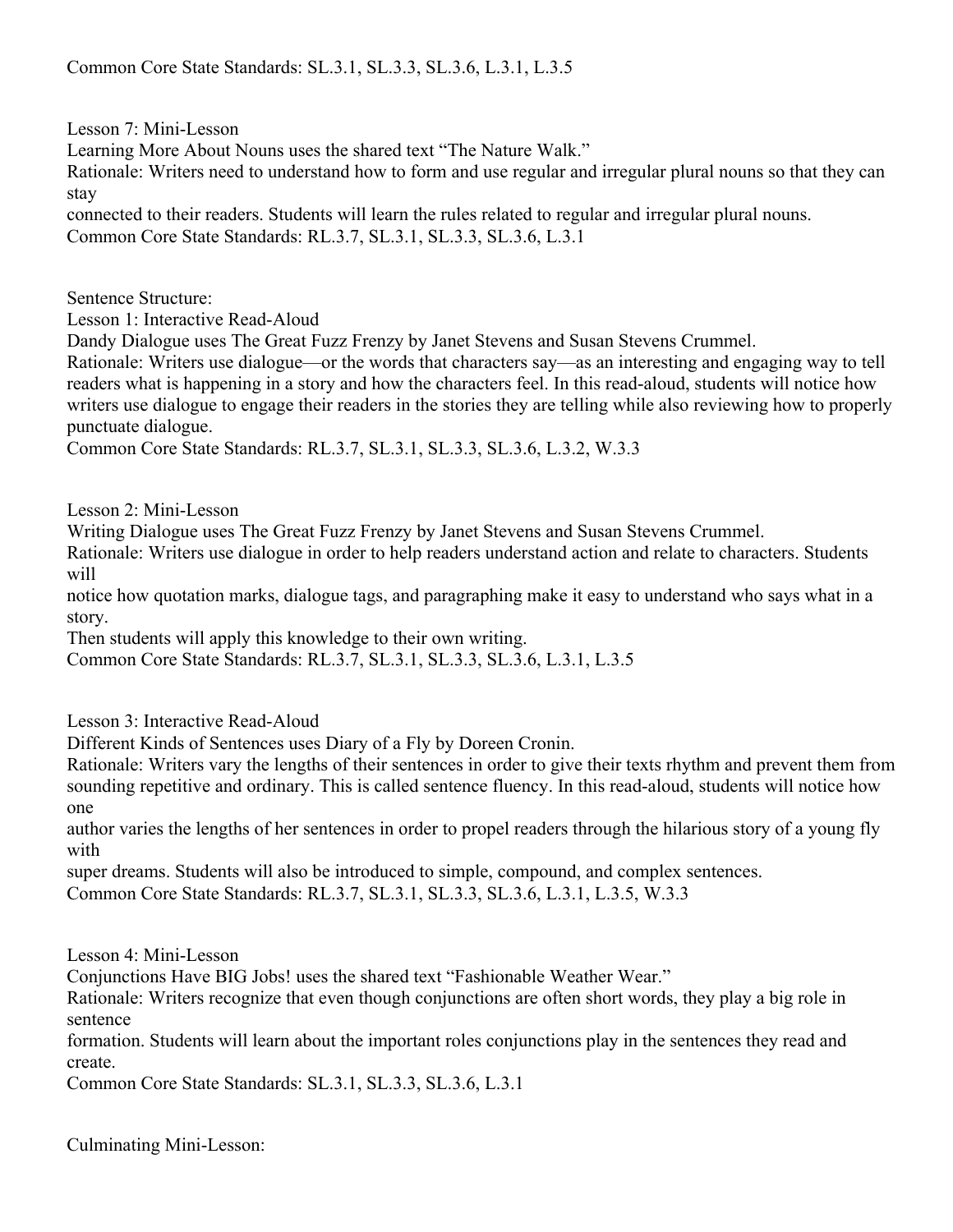Culminating Mini-Lesson uses all of the mentor texts from the unit.

Rationale: This year, students learned how to engage their readers with appealing text layout and how to spice up

their writing with precise prepositions, vivid verbs, and sparkling dialogue. Along the way, they also learned what

words to capitalize, how to form contractions, and how to punctuate dialogue. In this culminating lesson, students

will pull together everything they have learned in order to produce a one-page layout for the imaginary diary entry

they wrote during Sentence Structure Lesson 3.

Common Core State Standards: SL.3.1, SL.3.3, SL.3.6, L.3.1, L.3.2, W.3.3

# **Integration of Career Readiness, Life Literacies, and Key Skills**

| TECH.9.4.5.DC.4 | Model safe, legal, and ethical behavior when using online or offline technology (e.g.,<br>$8.1.5.NI.2$ ).                                                                |
|-----------------|--------------------------------------------------------------------------------------------------------------------------------------------------------------------------|
| TECH.9.4.5.CT.4 | Apply critical thinking and problem-solving strategies to different types of problems such<br>as personal, academic, community and global (e.g., 6.1.5. Civics CM.3).    |
|                 | The ability to solve problems effectively begins with gathering data, seeking resources,<br>and applying critical thinking skills.                                       |
| TECH.9.4.5.CL3  | Participate in a brainstorming session with individuals with diverse perspectives to expand<br>one's thinking about a topic of curiosity (e.g., 8.2.5.ED.2, 1.5.5.CR1a). |
|                 | Digital identities must be managed in order to create a positive digital footprint.                                                                                      |

#### **Technology and Design Integration**

Students will interact with the SmartBoards, Chromebooks, and Document Camera.

|                   | Software and hardware work together as a system to accomplish tasks (e.g., sending,<br>receiving, processing, and storing units of information). |
|-------------------|--------------------------------------------------------------------------------------------------------------------------------------------------|
|                   | Computing devices may be connected to other devices to form a system as a way to<br>extend their capabilities.                                   |
| CS.3-5.8.1.5.CS.3 | Identify potential solutions for simple hardware and software problems using common<br>troubleshooting strategies.                               |

#### **Interdisciplinary Connections**

Grammar is an integral part of communication and understanding in all disciplines. Topics for writing will connect with all disciplines.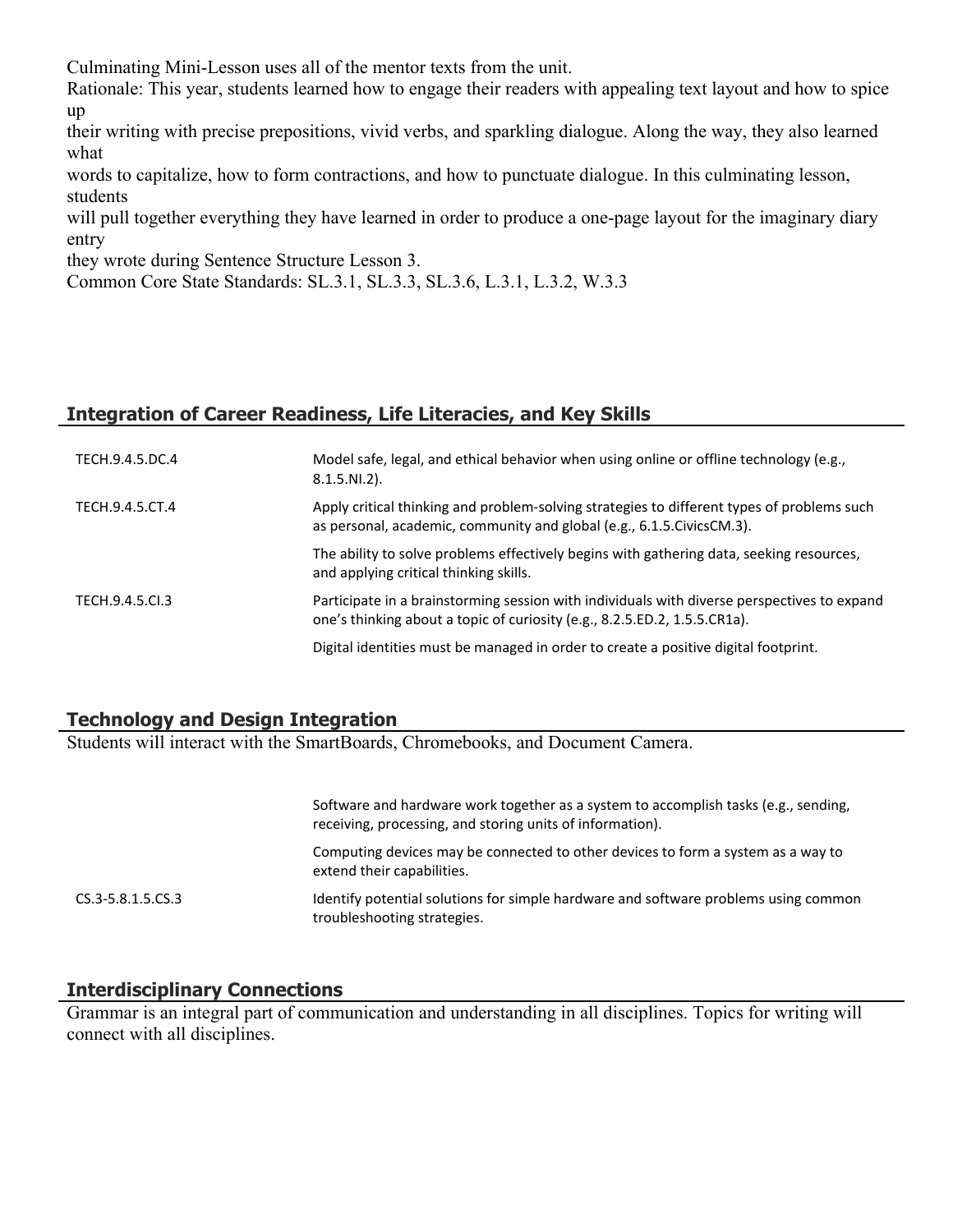- Understand that gifted students, just like all students, come to school to learn and be challenged.
- Pre-assess your students. Find out their areas of strength as well as those areas you may need to address before students move on.
- Consider grouping gifted students together for at least part of the school day.
- Plan for differentiation. Consider pre-assessments, extension activities, and compacting the curriculum.
- Use phrases like "You've shown you don't need more practice" or "You need more practice" instead of words like "qualify" or "eligible" when referring to extension work.
- Encourage high-ability students to take on challenges. Because they're often used to getting good grades, gifted students may be risk averse.
- **Definitions of Differentiation Components**:
	- o Content the specific information that is to be taught in the lesson/unit/course of instruction.
	- o Process how the student will acquire the content information.
	- o Product how the student will demonstrate understanding of the content.
	- o Learning Environment the environment where learning is taking place including physical location and/or student grouping

#### **Differentiation occurring in this unit:**

Support struggling students with additional conferencing

Offer study guides

Structure task to student needs

# **Modifications & Accommodations**

Refer to QSAC EXCEL SMALL SPED ACCOMMOCATIONS spreadsheet in this discipline.

#### **Modifications and Accommodations used in this unit:**

IEP accommodations

Additional time

#### **Benchmark Assessments**

**Benchmark Assessments** are given periodically (e.g., at the end of every quarter or as frequently as once per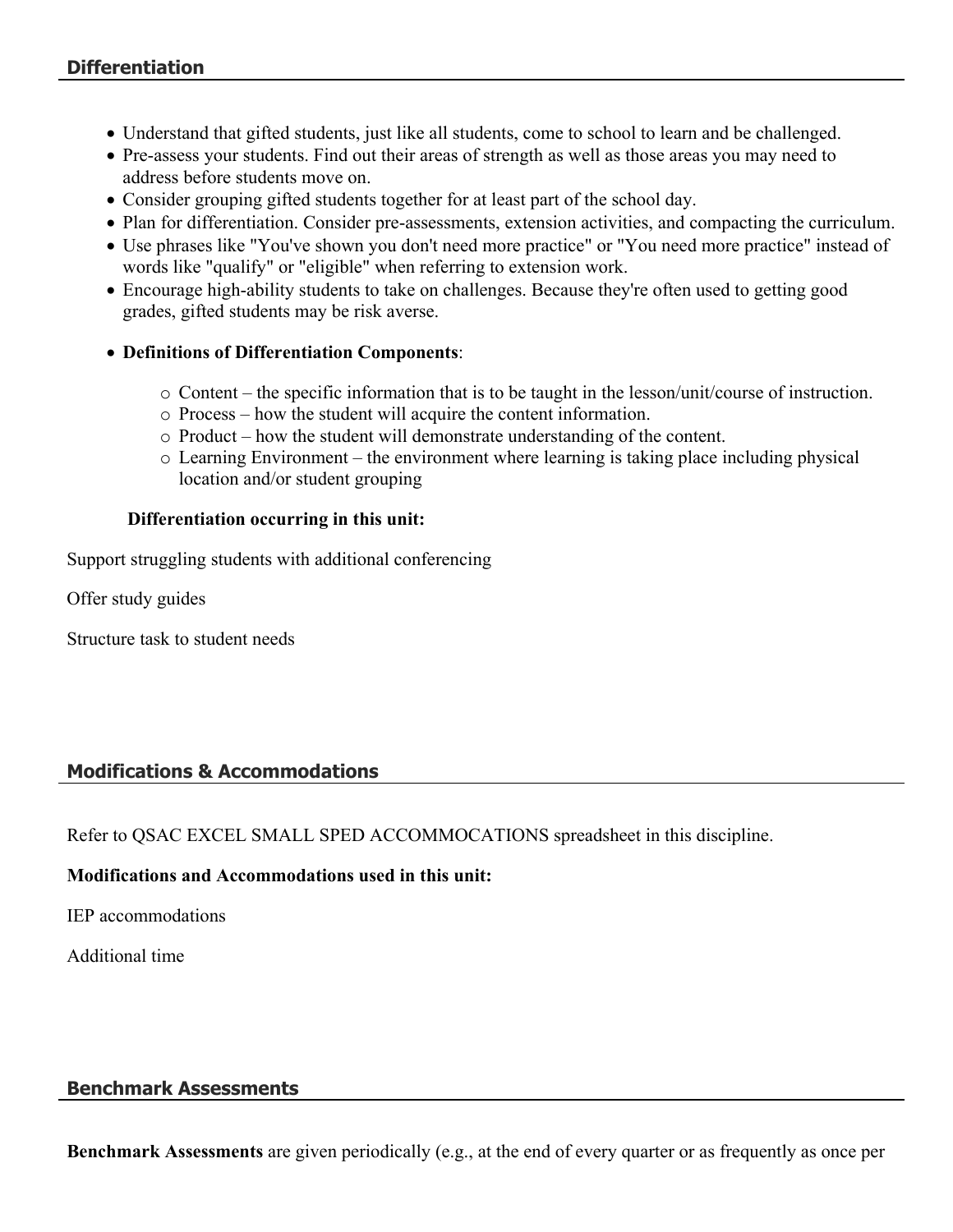month) throughout a school year to establish baseline achievement data and measure progress toward a standard or set of academic standards and goals.

#### **Schoolwide Benchmark assessments:**

Aimsweb benchmarks 3X a year

Linkit Benchmarks 3X a year

DRA

#### **Additional Benchmarks used in this unit:**

Aimsweb

DRA

# **Formative Assessments**

Assessment allows both instructor and student to monitor progress towards achieving learning objectives, and can be approached in a variety of ways. **Formative assessment** refers to tools that identify misconceptions, struggles, and learning gaps along the way and assess how to close those gaps. It includes effective tools for helping to shape learning, and can even bolster students' abilities to take ownership of their learning when they understand that the goal is to improve learning, not apply final marks (Trumbull and Lash, 2013). It can include students assessing themselves, peers, or even the instructor, through writing, quizzes, conversation, and more. In short, formative assessment occurs throughout a class or course, and seeks to improve student achievement of learning objectives through approaches that can support specific student needs (Theal and Franklin, 2010, p. 151).

#### **Formative Assessments used in this unit:**

work sheets

rough drafts

discussions

# **Summative Assessments**

**Summative assessments** evaluate student learning, knowledge, proficiency, or success at the conclusion of an instructional period, like a unit, course, or program. Summative assessments are almost always formally graded and often heavily weighted (though they do not need to be). Summative assessment can be used to great effect in conjunction and alignment with formative assessment, and instructors can consider a variety of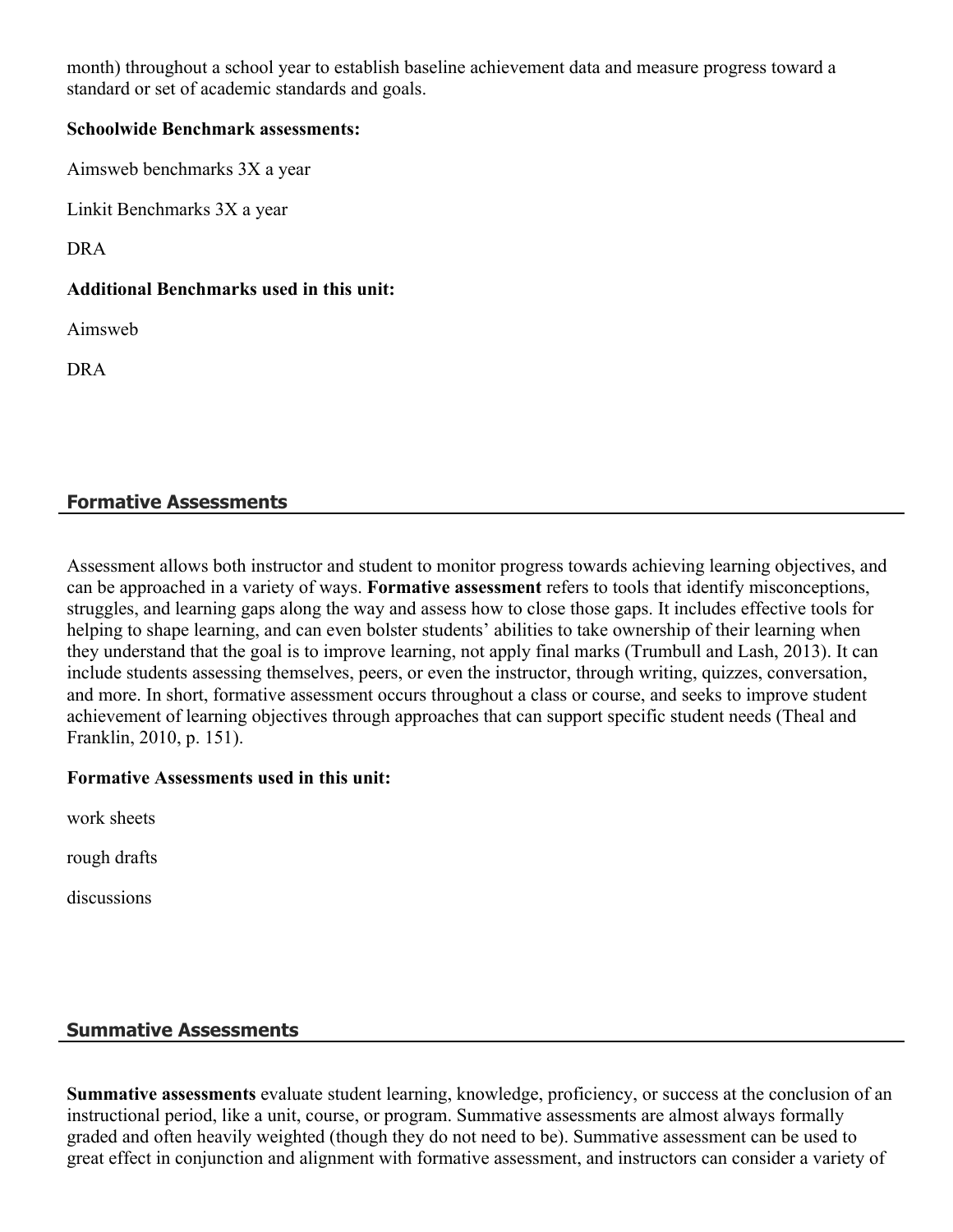ways to combine these approaches.

#### **Summative assessments for this unit:**

Student reflection sheets

Worksheets associated with the unit.

#### **Instructional Materials**

Schoolwide, Inc. "GRAMMAR Grade 3 " unit of study

**Mentor Texts Diary of a Fly by Doreen Cronin The Girl's Like Spaghetti: Why, You Can't Manage Without Apostrophes! by Lynne Truss The Great Fuzz Frenzy by Janet Stevens and Susan Stevens Crummel If You Were a Preposition by Nancy Loewen I'm and Won't, They're and Don't: What's a Contraction? by Brian P. Cleary Kites Sail High: A Book About Verbs by Ruth Heller On the Same Day in March: A Tour of the World's Weather by Marilyn Singer Someday by Eileen Spinelli Surprising Sharks by Nicola Davies Swish! by Bill Martin, Jr. and Michael Sampson Shared Texts "Fashionable Weather Wear" "A Letter to Grandma" "The Nature Walk" "Past, Present, and Future"**

Teacher made materials for support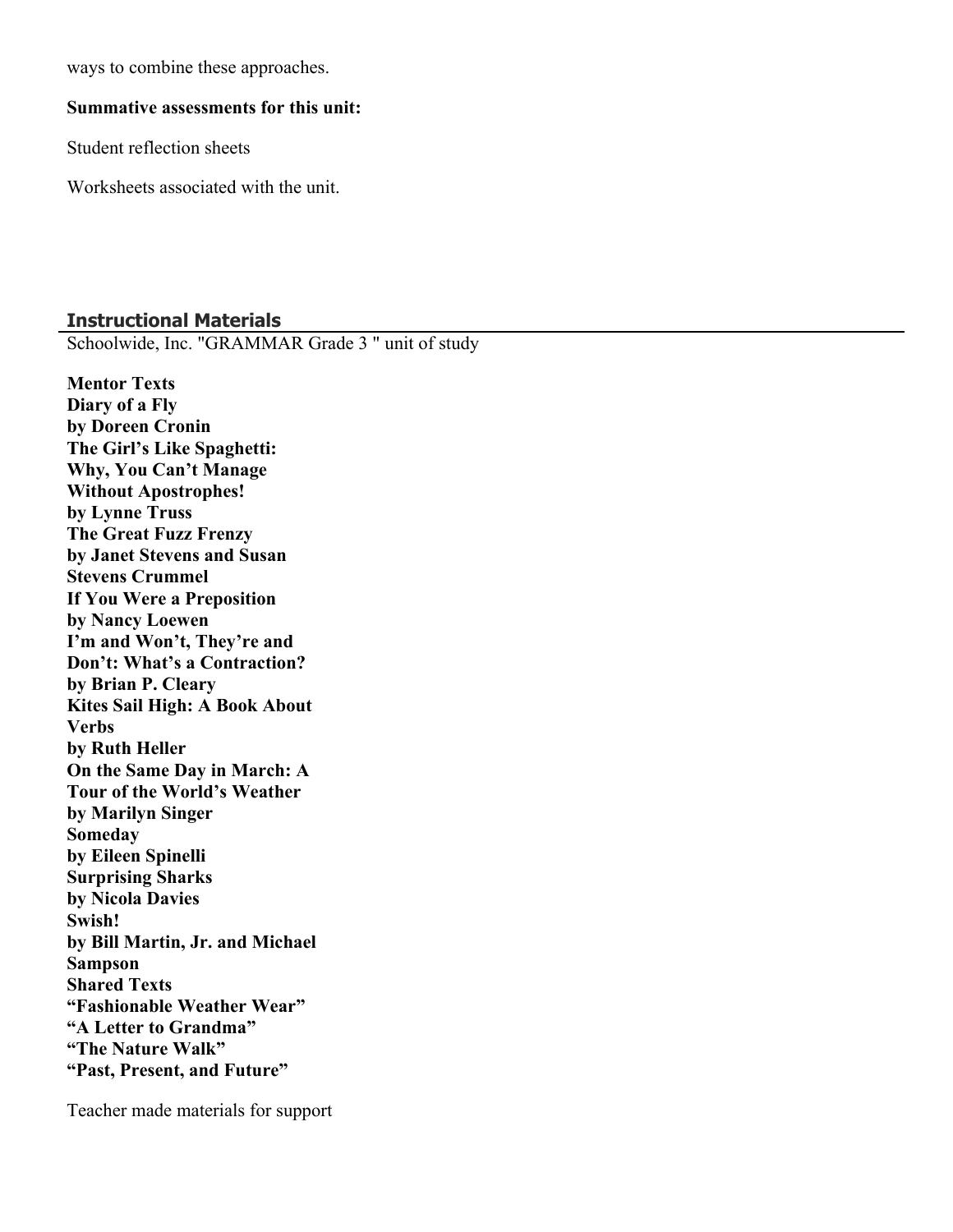# **Standards**

| CCSS.ELA-Literacy.RL.3.3   | Describe characters in a story (e.g., their traits, motivations, or feelings) and explain how<br>their actions contribute to the sequence of events.                                                                     |
|----------------------------|--------------------------------------------------------------------------------------------------------------------------------------------------------------------------------------------------------------------------|
| CCSS.ELA-Literacy.RL.3.7   | Explain how specific aspects of a text's illustrations contribute to what is conveyed by the<br>words in a story (e.g., create mood, emphasize aspects of a character or setting).                                       |
| CCSS.ELA-Literacy.RI.3.7   | Use information gained from illustrations (e.g., maps, photographs) and the words in a<br>text to demonstrate understanding of the text (e.g., where, when, why, and how key<br>events occur).                           |
| CCSS.ELA-Literacy.W.3.1    | Write opinion pieces on topics or texts, supporting a point of view with reasons.                                                                                                                                        |
| CCSS.ELA-Literacy.W.3.1.a  | Introduce the topic or text they are writing about, state an opinion, and create an<br>organizational structure that lists reasons.                                                                                      |
| CCSS.ELA-Literacy.W.3.1.b  | Provide reasons that support the opinion.                                                                                                                                                                                |
| CCSS.ELA-Literacy.W.3.1.c  | Use linking words and phrases (e.g., because, therefore, since, for example) to connect<br>opinion and reasons.                                                                                                          |
| CCSS.ELA-Literacy.W.3.1.d  | Provide a concluding statement or section.                                                                                                                                                                               |
| CCSS.ELA-Literacy.W.3.2    | Write informative/explanatory texts to examine a topic and convey ideas and information<br>clearly.                                                                                                                      |
| CCSS.ELA-Literacy.W.3.2.a  | Introduce a topic and group related information together; include illustrations when<br>useful to aiding comprehension.                                                                                                  |
| CCSS.ELA-Literacy.W.3.2.b  | Develop the topic with facts, definitions, and details.                                                                                                                                                                  |
| CCSS.ELA-Literacy.W.3.2.c  | Use linking words and phrases (e.g., also, another, and, more, but) to connect ideas within<br>categories of information.                                                                                                |
| CCSS.ELA-Literacy.W.3.2.d  | Provide a concluding statement or section.                                                                                                                                                                               |
| CCSS.ELA-Literacy.W.3.3    | Write narratives to develop real or imagined experiences or events using effective<br>technique, descriptive details, and clear event sequences.                                                                         |
| CCSS.ELA-Literacy.W.3.3.a  | Establish a situation and introduce a narrator and/or characters; organize an event<br>sequence that unfolds naturally.                                                                                                  |
| CCSS.ELA-Literacy.W.3.3.b  | Use dialogue and descriptions of actions, thoughts, and feelings to develop experiences<br>and events or show the response of characters to situations.                                                                  |
| CCSS.ELA-Literacy.W.3.3.c  | Use temporal words and phrases to signal event order.                                                                                                                                                                    |
| CCSS.ELA-Literacy.W.3.3.d  | Provide a sense of closure.                                                                                                                                                                                              |
| CCSS.ELA-Literacy.SL.3.1   | Engage effectively in a range of collaborative discussions (one-on-one, in groups, and<br>teacher-led) with diverse partners on grade 3 topics and texts, building on others' ideas<br>and expressing their own clearly. |
| CCSS.ELA-Literacy.SL.3.1.a | Come to discussions prepared, having read or studied required material; explicitly draw on<br>that preparation and other information known about the topic to explore ideas under<br>discussion.                         |
| CCSS.ELA-Literacy.SL.3.1.b | Follow agreed-upon rules for discussions (e.g., gaining the floor in respectful ways,<br>listening to others with care, speaking one at a time about the topics and texts under<br>discussion).                          |